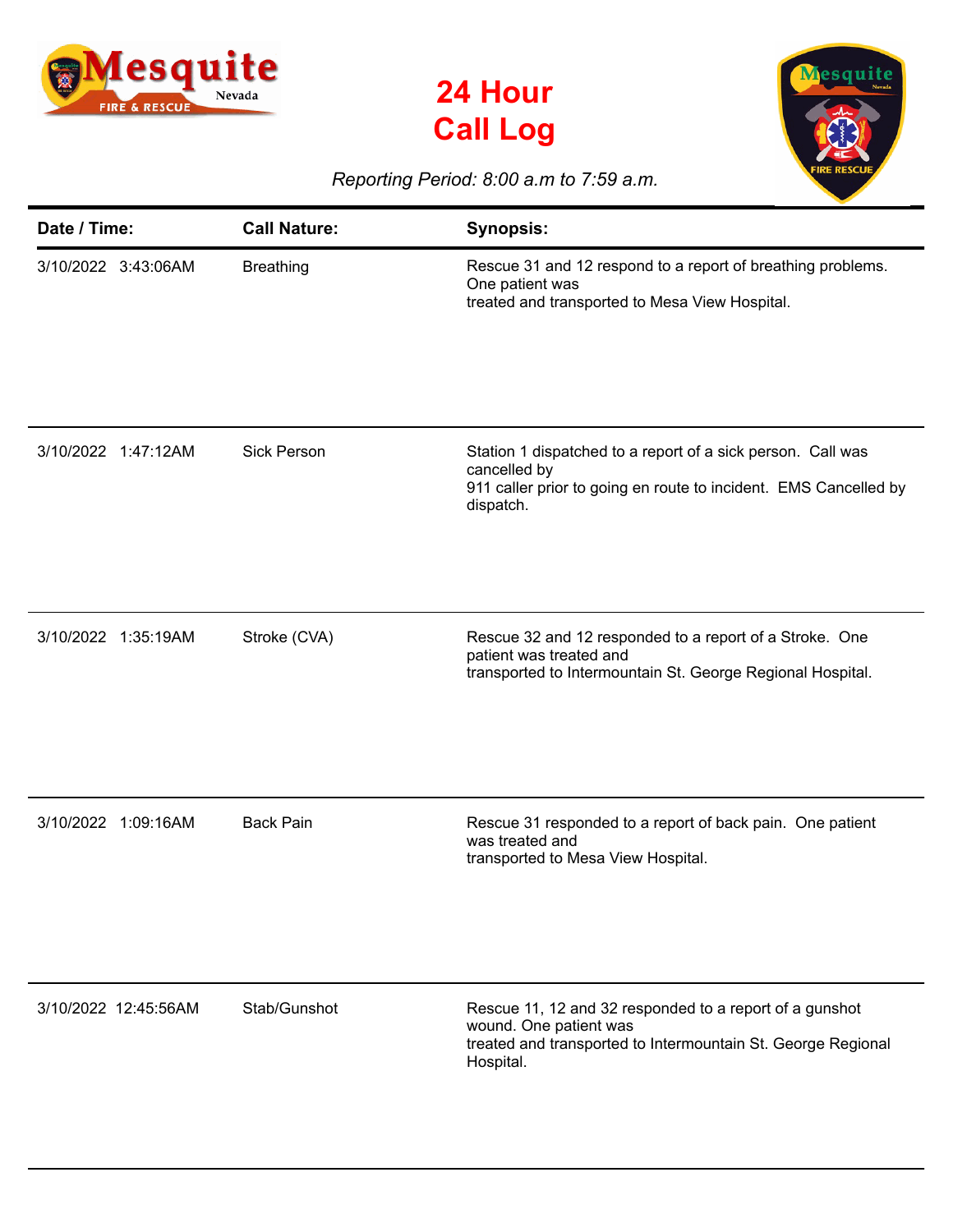| Date / Time:         | <b>Call Nature:</b> | <b>Synopsis:</b>                                                                                                                                                                                                                                                                                    |
|----------------------|---------------------|-----------------------------------------------------------------------------------------------------------------------------------------------------------------------------------------------------------------------------------------------------------------------------------------------------|
| 3/10/2022 12:00:33AM | <b>Breathing</b>    | Rescue 11 and 12 responded to a report of breathing problems.<br>One patient was<br>evaluated and refused to be transported to hospital. Patient<br>signed out against<br>medical advice.                                                                                                           |
| 3/9/2022 6:11:27PM   | Falls               | Rescues 11 and 12 responded to a report of a fall. One person<br>required lift<br>assistance only.                                                                                                                                                                                                  |
| 3/9/2022 4:32:41PM   | Falls               | Rescue 31 responded to a report of a fall. One patient was<br>treated and<br>transported to Mesa View Regional Hospital.                                                                                                                                                                            |
| 3/9/2022 2:51:10PM   | Fire                | Engine 31, Rescue 31, Rescue 11 and Chief 2 responded to a<br>report of a vehicle<br>fire at a local gas station. Units arrived to find a pickup truck<br>engulfed in<br>flames. The fire was quickly extinguished, but the majority of<br>the vehicle was<br>destroyed. No injuries were reported. |
| 3/9/2022 1:05:10PM   | <b>Sick Person</b>  | Rescue 12 responded to a report of a sick person. One patient<br>was treated and<br>transported to St George Regional Hospital.                                                                                                                                                                     |
| 3/9/2022 12:40:39PM  | <b>Sick Person</b>  | Rescue 11 responded to a report of a sick person. One patient<br>was treated and<br>transported to Mesa View Regional Hospital.                                                                                                                                                                     |